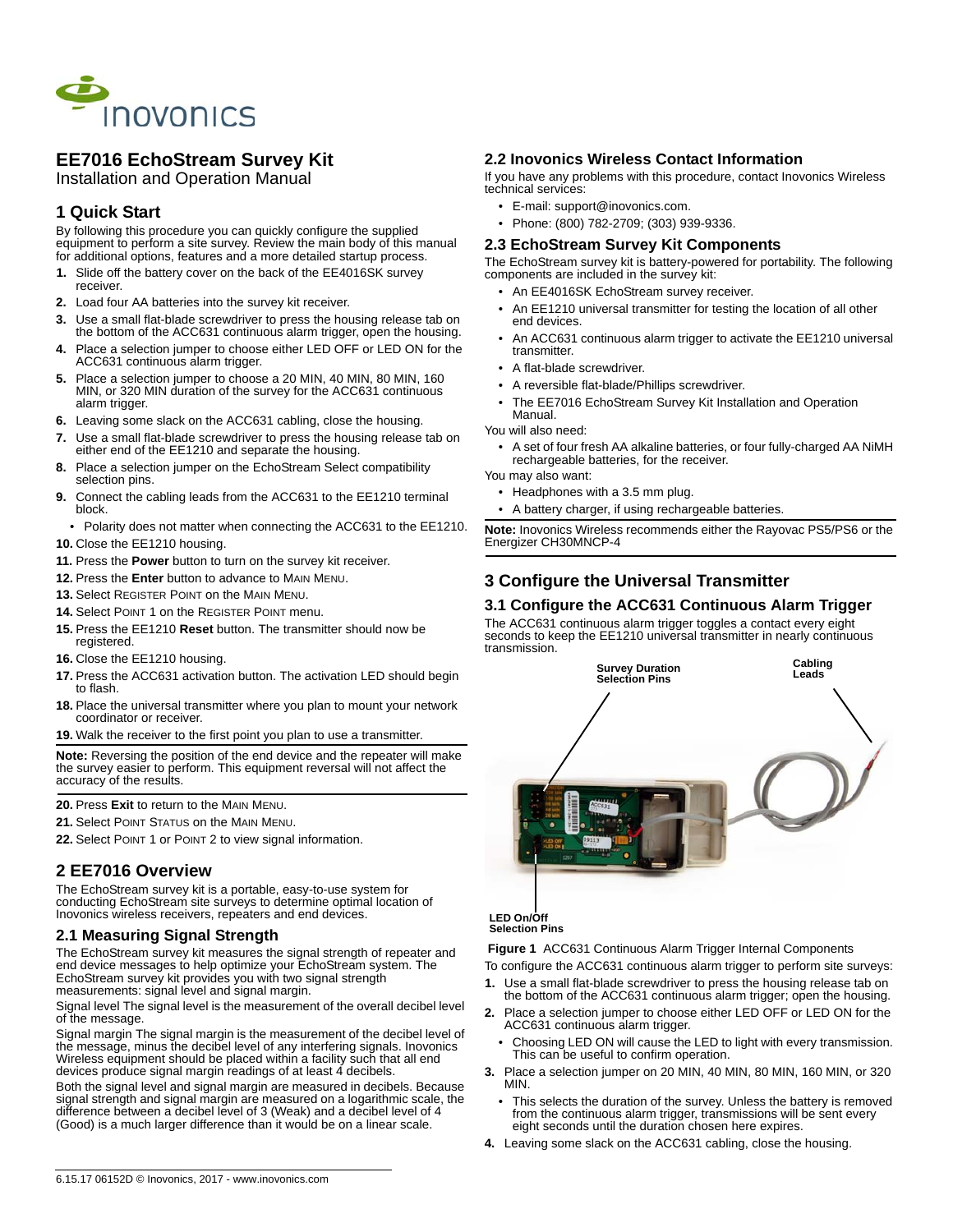### **3.2 Configure the EE1210 Universal Transmitter**

During a site survey, the EE1210 universal transmitter sends the RF signals that provide survey data.



 **Figure 2** EE1210 Universal Transmitter Internal Components

- To configure the EE1210 survey transmitter to perform site surveys:
- **1.** Use a small flat-blade screwdriver to press the housing release tab on either end of the EE1210 and separate the housing.
- **2.** Place a selection jumper on the EchoStream Select compatibility selection pins.
- **3.** Connect the cabling leads from the ACC631 to the EE1210 terminal block.
- Polarity does not matter when connecting the ACC631 to the EE1210.

#### **4.** Close the housing.

## **4 Configure the Survey Receiver**

The EE4016SK EchoStream survey receiver sets the parameters of the site survey, and provides the data.



 **Figure 3** EE4016SK Survey Receiver

Observe the following rules to navigate the display screens and select options:

- Press the **Up** and **Down** buttons to highlight menu items on the display screen.
- Press the **Enter** button to select highlighted menu items.
- Press the **Exit** button to exit the current display screen. The display will return to the last higher-level display screen.

**Note:** The EE4016SK survey receiver will turn itself off if no key is pressed for 30 minutes, unless the survey receiver is in one of the POINT STATUS screens. If in one of the POINT STATUS screens, the survey receiver will turn itself off after five hours.

**1.** Press the **Power** button on the EE4016SK keypad to power on the receiver. When the receiver information screen displays, press **Enter** to advance to the main menu.

The MAIN MENU displays:



 **Figure 4** The Main Menu, Point Status Highlighted

The MAIN MENU displays the model number and frequency band on the first line. If the battery is low, the first line will also display the low battery symbol. The low battery symbol will also display on many other screens. The MAIN MENU offers the following choices:

Point Status Select to view point status. See section 7, "Perform a Site Survey using Universal Transmitters" for more information. Register Point Select to register a point. See section 5, "Register End

Devices" for more information.

Delete Point This is selected to delete any particular point or all points that have been registered.

Receiver Setup Select to configure the receiver.

**2.** Press the **Down** button three times to highlight RECEIVER SETUP.

# **EE4016SK EU BAND** A Register Point Delete Point RECEIVER SETUP

 **Figure 5** The Main Menu, Receiver Setup Highlighted **3.** Press **Enter** to select. The RECEIVER SETUP menu displays.



 **Figure 6** The Receiver Setup Menu, Sounder Vol Ctrl Highlighted

RECEIVER SETUP includes the following options:

Sounder Vol Ctrl Select to change the volume for the EE4016SK sounder. The volume is given as a percentage, with a default of 100%. Press the **Up**/ **Down** buttons to raise or lower the volume.

Headphone Vol Ctrl Select to change the volume for the optional headphones. The volume is given as a percentage, with a default of 100%. Press the **Up**/**Down** buttons to raise or lower the volume. Restore Defaults Select to restore all default receiver configuration settings.

**Caution:** Choosing restore defaults will erase all programmed points. If you choose to restore defaults you will need to re-register all points.

**4.** Press the **Exit** button until the MAIN MENU displays.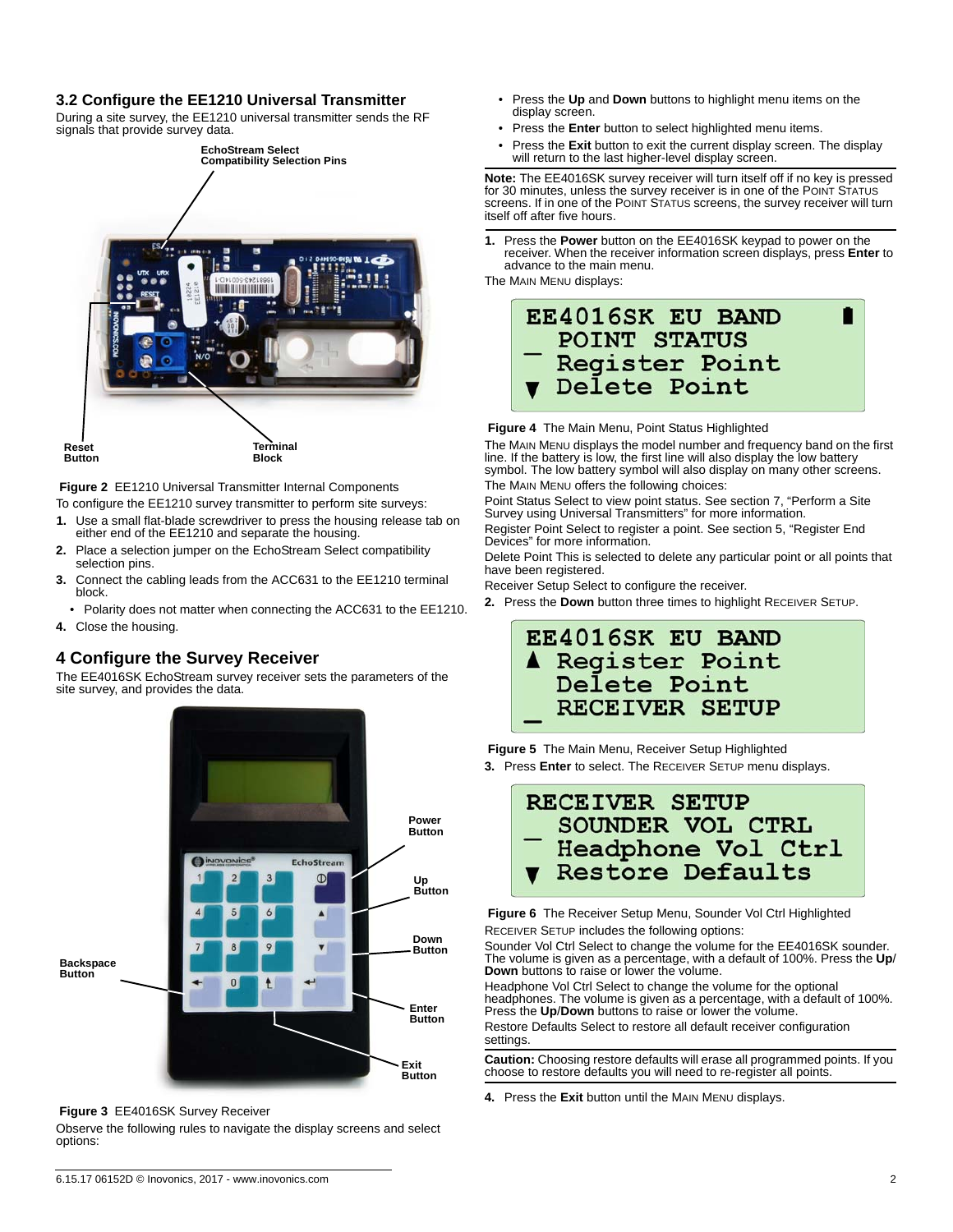### **5 Register End Devices**

Before beginning the site survey, you must register all end devices you will use to conduct the survey. To register end devices:

**1.** Highlight REGISTER POINT on the main menu.



#### **Figure 7** The Main Menu, Register Point Highlighted

**2.** Press **Enter** to select. The REGISTER POINT menu displays.



 **Figure 8** The Register Point Menu, Point 1 Highlighted

**Note:** The survey receiver can register end devices to up to 16 points. Only points that do not already have an end device registered to them will display. If all points have an end device registered to them, the ALL POINTS ARE REGISTERED message displays. If this is the case, use the DELETE POINT option to delete a point, and return to the REGISTER POINT screen to register an end device.

**3.** Use the **Up**/**Down** buttons to highlight a point, and press **Enter** to select. The PRESS RESET BUTTON message displays.



 **Figure 9** The Press Reset Button Message

**4.** Press the **Reset** button on the end devices to be registered.

**5.** The registration complete message displays.

**Note:** If there are no repeaters present in the site under survey an EE1210 may also be used to simulate the transmit power output of a repeater.



 **Figure 10** The Registration Complete Message

**6.** Repeat these steps for each end device you want to register.

#### **6 Register Repeaters**

If no repeaters are registered to a point, the EE4016SK will use every repeater in your EchoStream system to determine the end device RF signal strength for the first hop and last hop, displaying the results on the point status signal strength screen.

If you would like to see the first hop results from specific repeaters, you will need to register the repeaters to be monitored. (Last hop information from an end device, however, will continue to be influenced by all repeaters in the system.) High-power repeaters are registered in the same way as end devices. Refer to section 5, "Register End Devices" to register a repeater, pressing the repeater **Reset** button to complete registration.

If you want to monitor signal strength from just a registered repeater (as opposed to an end device), refer to section 7, "Perform a Site Survey using Universal Transmitters", and choose the point to which you registered the repeater. Messages the repeater is repeating are not included in the signal strength information; only supervision, reset/restoral and tamper messages count towards signal strength information.

## **7 Perform a Site Survey using Universal Transmitters**

The EchoStream survey kit provides continuous monitoring of the signal strength of end devices and repeaters using the end device and repeater transmission received symbols (\* and +) on the display screen and the sounder or headphones. If receiving a good signal, the transmission symbols will beat once a second and the survey kit will beep accordingly.

- **1.** Prepare a site map, indicating where you plan to mount all end devices and the receiver.
- **2.** Place the universal transmitters where you are planning to mount your network coordinator or receiver.

**Note:** Place the universal transmitters as close as possible to the point where you will place the receiver. Pay attention to height; if you are planning to mount the receiver at a six-foot height, position the transmitter at the same height.

- **3.** Press the ACC631 activation button to begin test transmissions.
- **4.** Walk the receiver to the first point of coverage and place the receiver where you will locate the first end device.

**Note:** To ensure an accurate signal reading, place the receiver as close as possible to the point where you will mount the end device. If mobile end devices will be used, check signals from the most difficult locations from which users may activate alarms.

From the main menu, highlight POINT STATUS, and press **Enter** to select. The REGISTER POINT menu displays.



#### **Figure 11** The Main Menu, Point Status Highlighted

**5.** All registered points display. Highlight the point for the end device that will be placed in this location, and press **Enter** to select. The POINT STATUS SUMMARY screen displays.



#### **Figure 12** The Point Status Summary Screen

The POINT STATUS SUMMARY screen contains the following information: Point # The point number you've selected displays here along with the signal level of the selected end device. GOOD indicates a signal sufficient for EchoStream functionality; WEAK indicates a signal insufficient for EchoStream functionality; N/S indicates no signal received.

GOOD displays when the signal margin is 4 decibels or more. WEAK displays when the signal margin is less than 4 decibels. N/S displays when no recognizable message is received at all, no matter how weak.

End-device transmission symbol: The end device transmission symbol, \* is displayed when the receiver is hearing a signal directly from a selected end device; the receiver beeps accordingly.

High-power repeater transmission symbol: The repeater transmission symbol, +, is displayed when the receiver is hearing a signal from the selected end device that has been passed on by a repeater.

Rcv Lvl Indicates the overall strength of messages received from the selected end devices and repeaters, in decibels.

Rcv Mar Indicates the signal margin of messages received from the selected end devices and repeaters, in decibels.

Msg# Indicates the total number of messages received, up to 999.